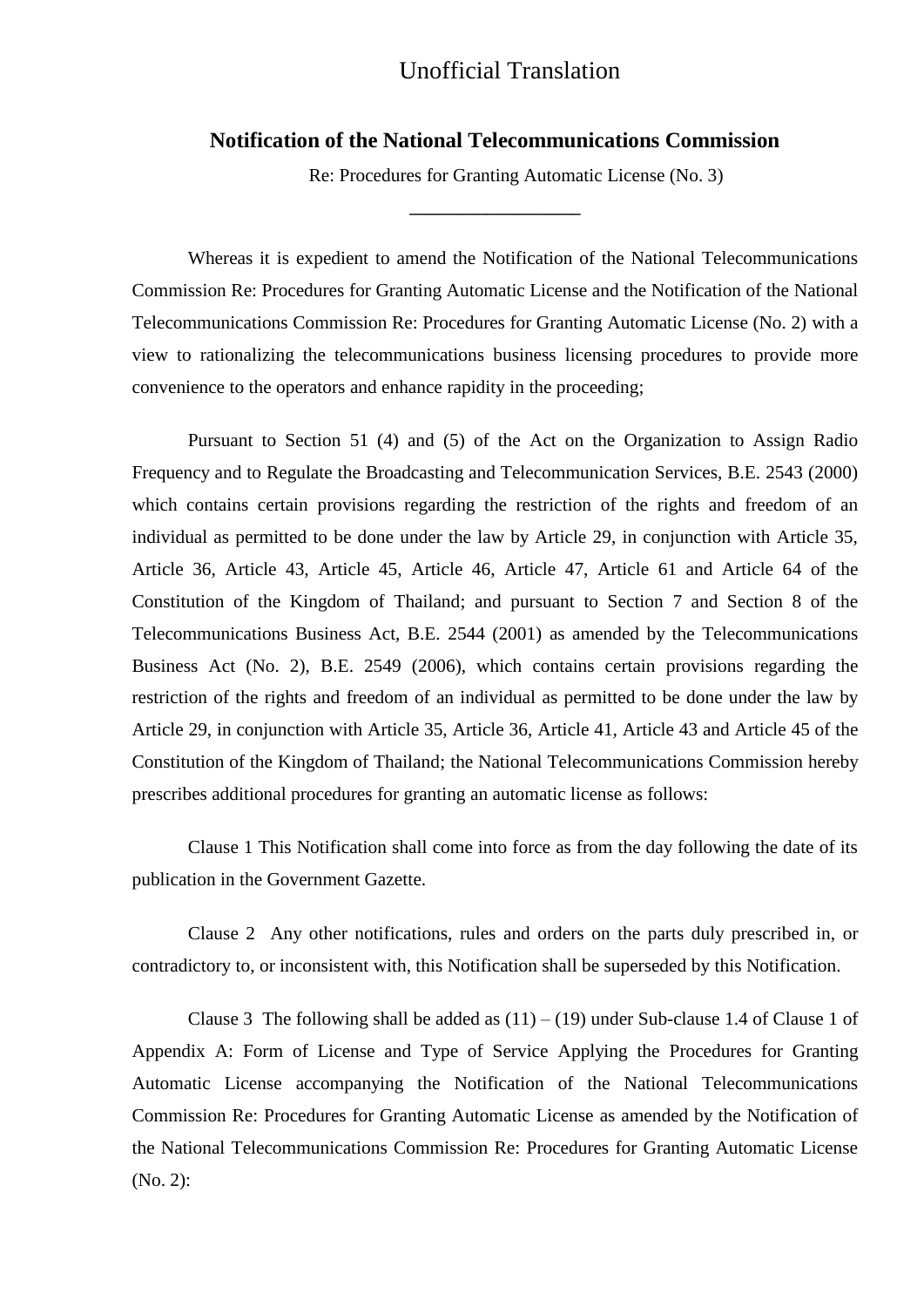## Unofficial Translation

"(11) Internet service;

- (12) Non facilities based MVNO of medium or thin level;
- (13) International call card service;
- (14) Ethernet service;
- (15) PCT;
- (16) Fixed telephone service through fixed and mobile phone service provider;
- (17) Fixed telephone service;
- (18) Mobile telephone service;
- (19) International call service"

Clause 4 The following shall be added as  $1.5 - 1.10$  of Clause 1 of Appendix A: Form of License and Type of Service Applying the Procedures for Granting Automatic License accompanying the Notification of the National Telecommunications Commission Re: Procedures for Granting Automatic License:

"1.5 Wholesale service for non facilities based MVNO of medium or thin level;

 1.6 Domestic / international telephone service calling from mobile phone through signal convertor;

- 1.7 Forward call service;
- 1.8 Video conference service;
- 1.9 Audiotext service;
- 1.10 Store-and-retrieve value-added service"

Clause 5 The following shall be added as Clause 4 of Appendix A: Form of License and Type of Service Applying the Procedures for Granting Automatic License accompanying the Notification of the National Telecommunications Commission Re: Procedures for Granting Automatic License:

"4. Other services as prescribed by the resolution of the Commission."

Clause 6 This Notification shall apply to all applicants for Type One License who are currently under the application process.

> Announced on the 21<sup>st</sup> day of September B.E. 2553 (2010) Professor Prasit Prapinmongkolkarn Chairman of the National Telecommunications Commission